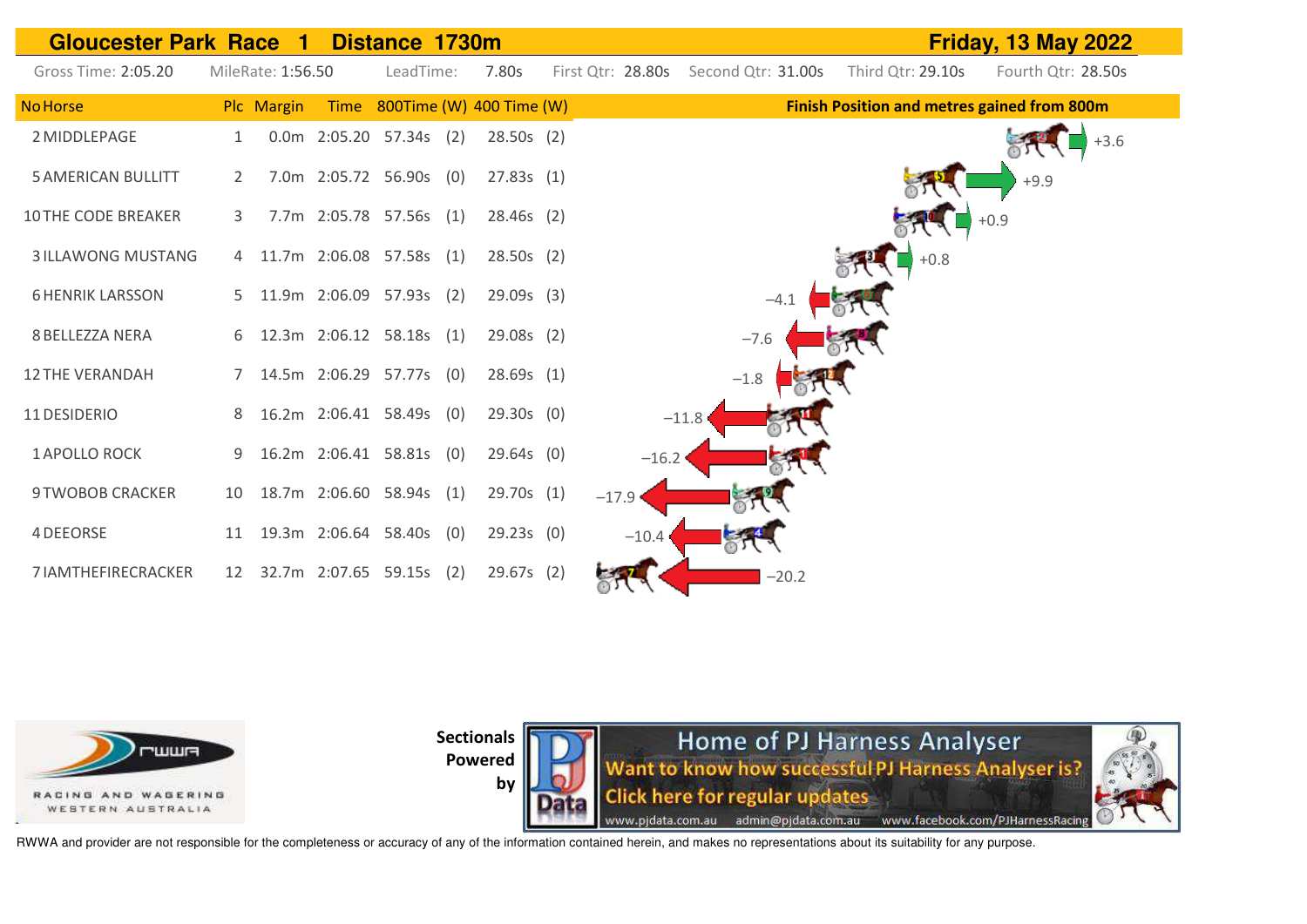



by



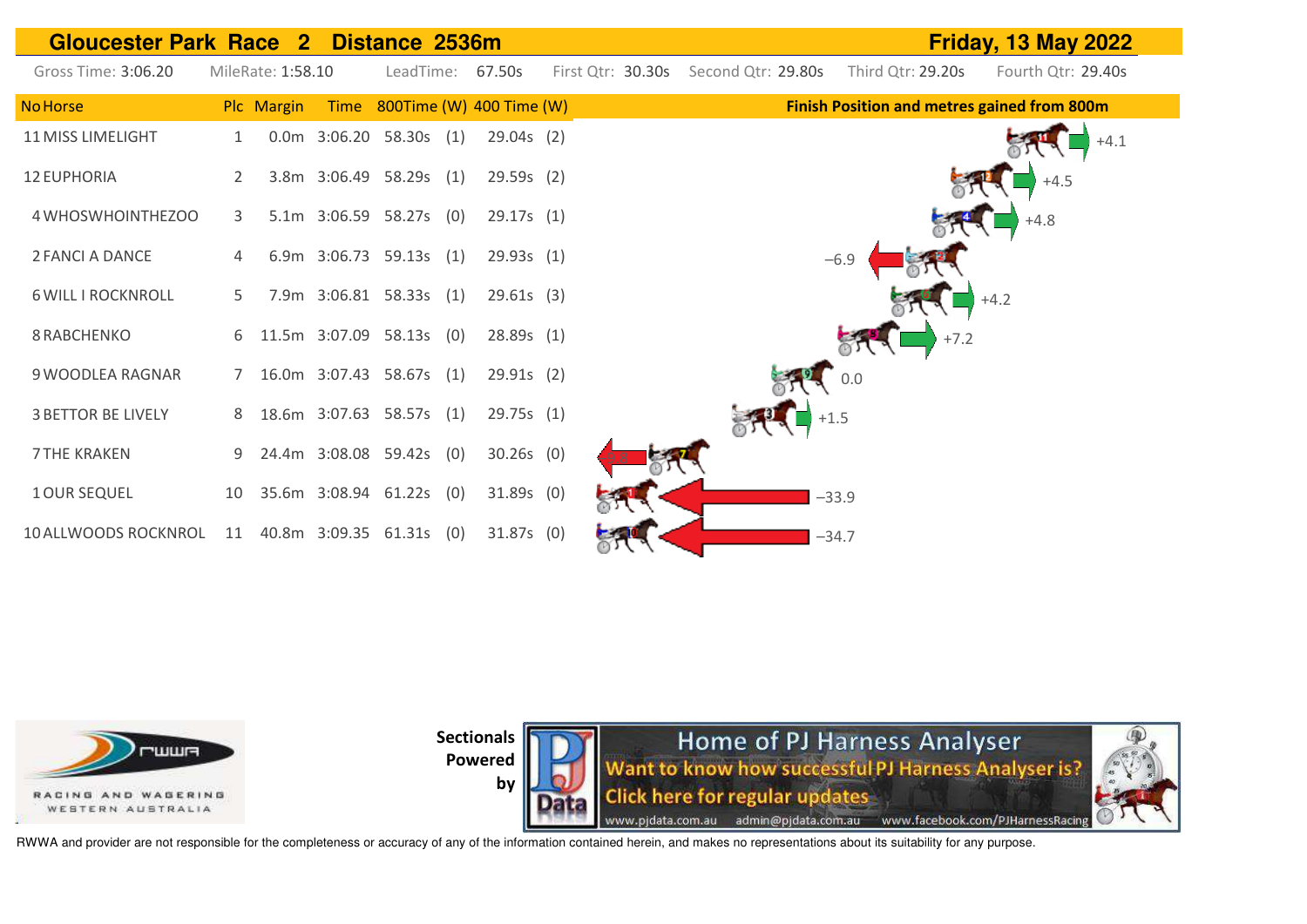| <b>Gloucester Park Race 3</b><br><b>Friday, 13 May 2022</b><br>Distance 2130m |                   |  |                               |              |                   |                    |                                                    |                    |  |  |  |  |
|-------------------------------------------------------------------------------|-------------------|--|-------------------------------|--------------|-------------------|--------------------|----------------------------------------------------|--------------------|--|--|--|--|
| Gross Time: 2:36.90                                                           | MileRate: 1:58.60 |  | LeadTime:                     | 39.90s       | First Qtr: 31.40s | Second Qtr: 29.10s | Third Qtr: 28.10s                                  | Fourth Qtr: 28.40s |  |  |  |  |
| <b>No Horse</b>                                                               | Plc Margin        |  | Time 800Time (W) 400 Time (W) |              |                   |                    | <b>Finish Position and metres gained from 800m</b> |                    |  |  |  |  |
| <b>5 HEEZ OUR PERSEUS</b>                                                     |                   |  | 0.0m 2:36.90 56.48s (1)       | 28.40s(1)    |                   |                    |                                                    | $+0.3$             |  |  |  |  |
| <b>1 OUR STAR WATCH</b>                                                       | 2                 |  | 5.6m 2:37.32 56.92s (0)       | $28.78s$ (0) |                   |                    | $-5.6$                                             |                    |  |  |  |  |
| <b>3 PIERRE WHITBY</b>                                                        | 3                 |  | 5.9m 2:37.34 56.62s (1)       | 28.52s(1)    |                   |                    | $-1.3$                                             |                    |  |  |  |  |
| 9 ARMA EINSTEIN                                                               |                   |  | 7.1m 2:37.43 55.83s (1)       | 27.69s(1)    |                   |                    |                                                    | $+10.1$            |  |  |  |  |
| <b>8 ALTA RHETT</b>                                                           | 5.                |  | 8.1m 2:37.50 56.24s (1)       | 28.08s(1)    |                   |                    |                                                    | $+4.2$             |  |  |  |  |
| 7 MATTJESTIC STAR                                                             | 6                 |  | 13.3m 2:37.89 56.91s (1)      | 28.77s(1)    |                   | $-5.0$             |                                                    |                    |  |  |  |  |
| 2 MEDIEVAL MAN                                                                |                   |  | 14.4m 2:37.97 57.25s (0)      | $29.12s$ (0) |                   | $-9.8$             |                                                    |                    |  |  |  |  |
| <b>6 TRIROYALE BRIGADE</b>                                                    | 8                 |  | 15.8m 2:38.08 56.78s (0)      | $28.56s$ (0) |                   | $-2.9$             |                                                    |                    |  |  |  |  |
| 4 VESPA                                                                       | 9                 |  | 18.8m 2:38.30 57.30s (0)      | $29.12s$ (0) | $-10.2$           |                    |                                                    |                    |  |  |  |  |





RWWA and provider are not responsible for the completeness or accuracy of any of the information contained herein, and makes no representations about its suitability for any purpose.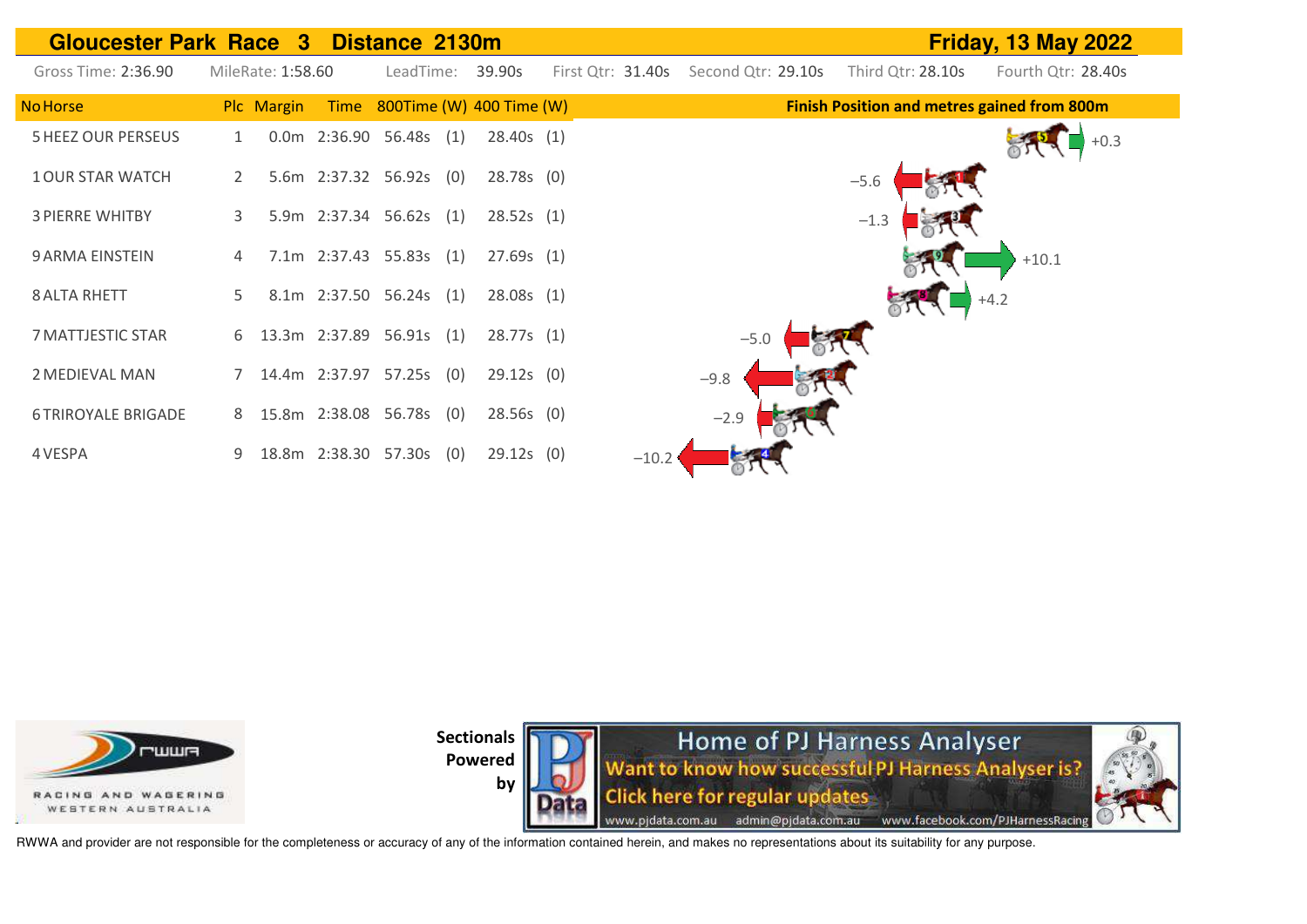| <b>Gloucester Park Race 4</b> |    |                   | Distance 2130m       |     |                               |                   |                    |                   | <b>Friday, 13 May 2022</b>                         |
|-------------------------------|----|-------------------|----------------------|-----|-------------------------------|-------------------|--------------------|-------------------|----------------------------------------------------|
| Gross Time: 2:35.00           |    | MileRate: 1:57.10 | LeadTime:            |     | 36.40s                        | First Qtr: 30.50s | Second Qtr: 29.30s | Third Otr: 29.00s | Fourth Qtr: 29.80s                                 |
| <b>No Horse</b>               |    | Plc Margin        |                      |     | Time 800Time (W) 400 Time (W) |                   |                    |                   | <b>Finish Position and metres gained from 800m</b> |
| <b>4 WHILE THEY PRAY</b>      |    |                   | 0.0m 2:35.00 58.48s  | (1) | $29.52s$ (2)                  |                   |                    |                   |                                                    |
| 1 CORDERO                     |    |                   | 0.2m 2:35.02 58.46s  | (0) | $29.34s$ (0)                  |                   |                    |                   | $+4.8$                                             |
| <b>5 TYLER BRETT</b>          | 3. |                   | 0.2m 2:35.02 58.16s  | (0) | 29.14s(1)                     |                   |                    |                   | $+9.0$                                             |
| <b>6 VULTAN TIN</b>           | 4  |                   | 2.0m 2:35.16 58.94s  | (1) | 29.96s(1)                     |                   |                    | $-1.7$            |                                                    |
| 3 TEXAS TIGER                 |    |                   | 2.3m 2:35.18 58.04s  | (1) | $29.60s$ (3)                  |                   |                    |                   | $+10.7$                                            |
| 2 DONT BOTHER ME NON          | 6  |                   | 17.4m 2:36.36 60.16s | (0) | $31.02s$ (0)                  | $-17.4$           |                    |                   |                                                    |





RWWA and provider are not responsible for the completeness or accuracy of any of the information contained herein, and makes no representations about its suitability for any purpose.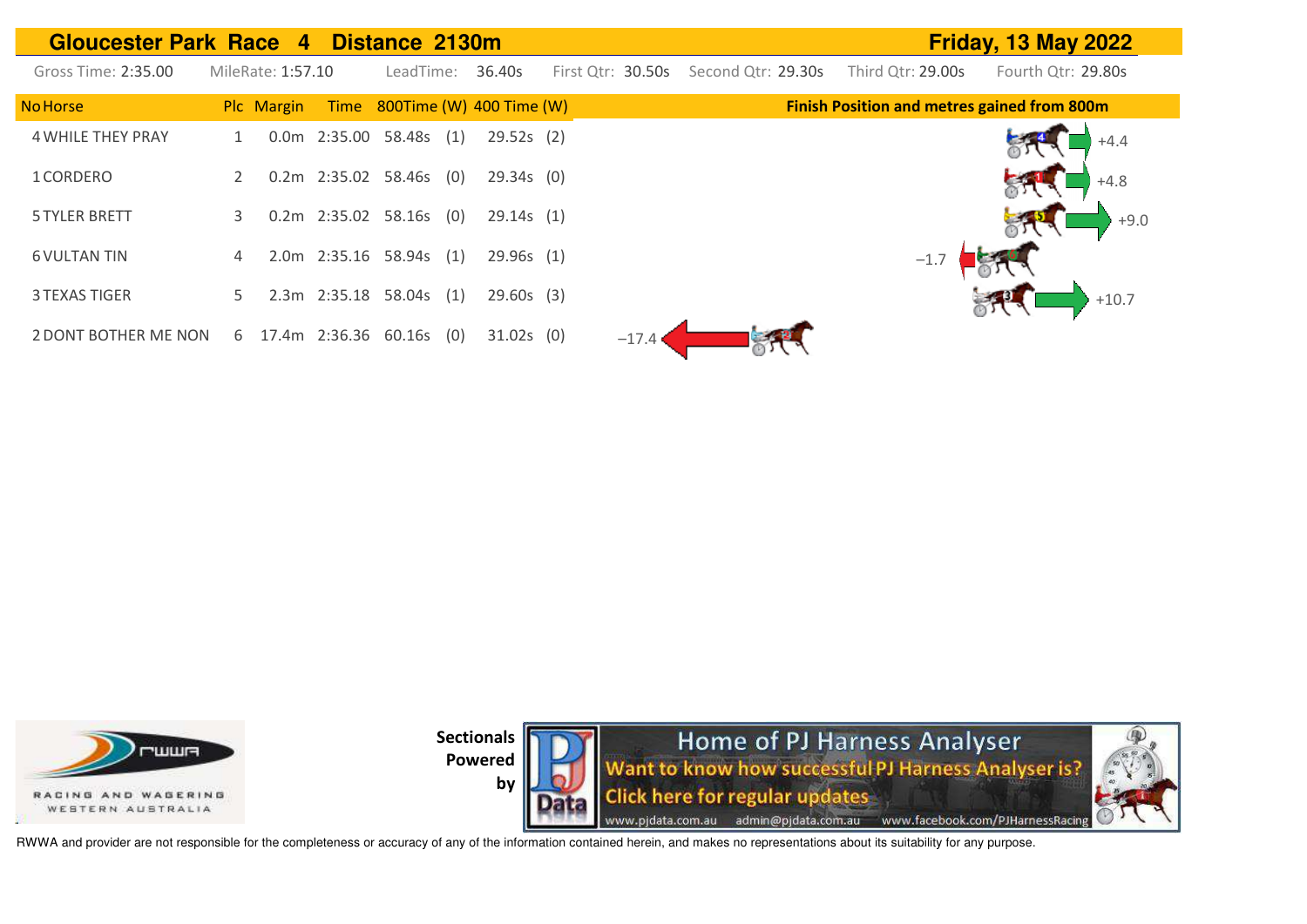| <b>Gloucester Park Race 5</b> |             |                   |                            | Distance 2130m |                               |                   |                    |         |                                                    | <b>Friday, 13 May 2022</b> |
|-------------------------------|-------------|-------------------|----------------------------|----------------|-------------------------------|-------------------|--------------------|---------|----------------------------------------------------|----------------------------|
| Gross Time: 2:35.10           |             | MileRate: 1:57.20 |                            | LeadTime:      | 36.80s                        | First Qtr: 30.70s | Second Qtr: 30.40s |         | Third Qtr: 28.80s                                  | Fourth Qtr: 28.40s         |
| <b>No Horse</b>               |             | Plc Margin        |                            |                | Time 800Time (W) 400 Time (W) |                   |                    |         | <b>Finish Position and metres gained from 800m</b> |                            |
| 2 SWINGBAND                   |             |                   | $0.0m$ 2:35.10 57.20s (0)  |                | $28.40s$ (0)                  |                   |                    |         |                                                    | 0.0                        |
| <b>10 PAUL EDWARD</b>         |             |                   | 2 17.4m 2:36.40 57.84s (0) |                | $28.46s$ (0)                  |                   | $-8.2$             |         |                                                    |                            |
| 9 PETER ROMEO                 |             |                   | 3 31.7m 2:37.46 58.30s (0) |                | 28.86s (0)                    |                   | $-14.1$            |         |                                                    |                            |
| <b>3 SOHO SANTORINI</b>       |             |                   | 32.2m 2:37.50 58.98s (1)   |                | $29.20s$ (2)                  |                   |                    | $-23.5$ |                                                    |                            |
| <b>12 MISTER PICCOLO</b>      |             |                   | 5 33.6m 2:37.61 58.75s (0) |                | $29.31s$ (0)                  |                   | $-20.2$            |         |                                                    |                            |
| <b>1DARDY BOY</b>             | 6           |                   | 34.3m 2:37.66 59.42s (0)   |                | $30.00s$ (0)                  |                   |                    | $-29.5$ |                                                    |                            |
| <b>5 ALCOPONY</b>             | $7^{\circ}$ |                   | 37.7m 2:37.91 58.47s (0)   |                | $29.03s$ (0)                  |                   | $-16.2$            |         |                                                    |                            |
| 4 RELLIM                      | 8           |                   | 41.4m 2:38.19 59.03s (1)   |                | 29.31s(1)                     |                   |                    | $-23.8$ |                                                    |                            |
| <b>7 LOUCID DREAMS</b>        | 9           |                   | 42.2m 2:38.25 58.69s (1)   |                | 29.52s (2)                    |                   | $-19.0$            |         |                                                    |                            |
| <b>6 JACKPOT JOE</b>          | 10          |                   | 43.8m 2:38.37 59.19s (2)   |                | $29.96s$ (3)                  |                   |                    | $-25.9$ |                                                    |                            |
| 11 NOTED                      | 11          |                   | 45.2m 2:38.47 59.65s (1)   |                | 29.89s (1)                    |                   |                    | $-32.3$ |                                                    |                            |
| <b>8 HOPPYS WAY</b>           | 12          |                   | 48.7m 2:38.73 60.53s (1)   |                | 30.63s(1)                     |                   |                    | $-44.5$ |                                                    |                            |



**Sectionals** 



Home of PJ Harness Analyser<br>Want to know how successful PJ Harness Analyser is? **Click here for regular updates** www.pjdata.com.au admin@pjdata.com.au www.facebook.com/PJHarnessRacing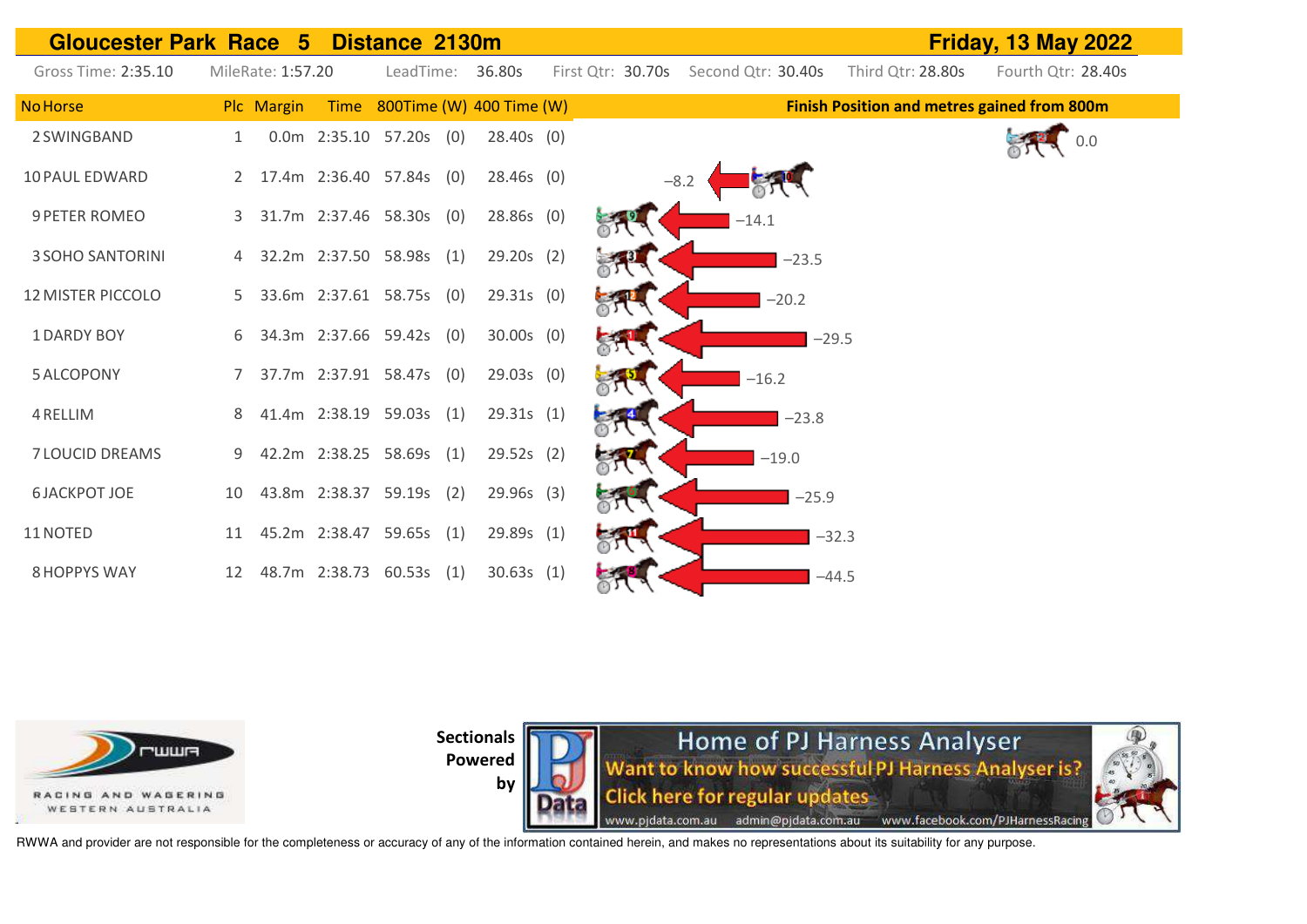| Gloucester Park Race 6 Distance 2130m |                   |                      |                               |     |              |                   |                    |         |                                                    | <b>Friday, 13 May 2022</b> |
|---------------------------------------|-------------------|----------------------|-------------------------------|-----|--------------|-------------------|--------------------|---------|----------------------------------------------------|----------------------------|
| Gross Time: 2:34.80                   | MileRate: 1:57.00 |                      | LeadTime:                     |     | 36.90s       | First Otr: 31.90s | Second Qtr: 29.20s |         | Third Qtr: 28.10s                                  | Fourth Qtr: 28.70s         |
| No Horse                              | Plc Margin        |                      | Time 800Time (W) 400 Time (W) |     |              |                   |                    |         | <b>Finish Position and metres gained from 800m</b> |                            |
| 7 GLENLEDI CHIEF                      |                   |                      | 0.0m 2:34.80 56.80s (1)       |     | 28.70s(1)    |                   |                    |         |                                                    | 0.0                        |
| <b>5 BEAT CITY</b>                    |                   |                      | 0.4m 2:34.83 56.75s (0)       |     | $28.65s$ (0) |                   |                    |         |                                                    | $+0.8$                     |
| 1 TOMMY BE GOOD                       | 3.                | 6.4m 2:35.28 56.90s  |                               | (0) | $28.76s$ (0) |                   |                    |         | $-1.0$                                             |                            |
| <b>6 JACK FARTHING</b>                | 4                 |                      | 10.6m 2:35.60 57.28s (1)      |     | 29.14s(1)    |                   |                    | $-6.0$  |                                                    |                            |
| 4 MISTER BUSHIDO                      | 5                 | 11.4m 2:35.66 56.70s |                               | (0) | 28.54s(0)    |                   |                    |         | $+2.4$                                             |                            |
| <b>2 BRACKEN SKY</b>                  | 6.                | 11.7m 2:35.68 57.02s |                               | (0) | $28.84s$ (0) |                   |                    | $-2.2$  |                                                    |                            |
| <b>3 ARGYLE RED</b>                   |                   | 27.9m 2:36.90 58.28s |                               | (1) | 29.98s (1)   |                   |                    | $-19.0$ |                                                    |                            |





RWWA and provider are not responsible for the completeness or accuracy of any of the information contained herein, and makes no representations about its suitability for any purpose.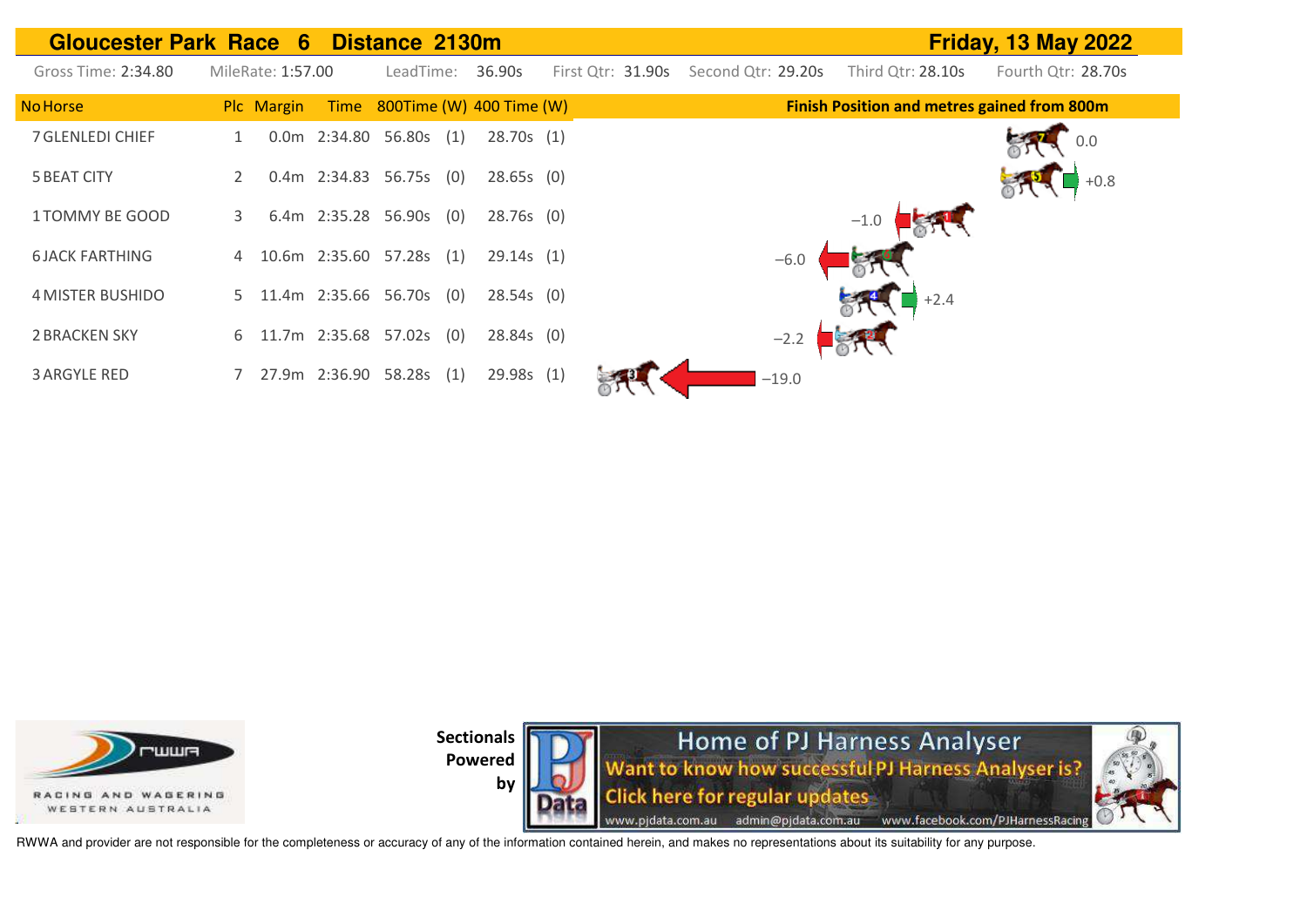| <b>Gloucester Park Race 7</b> |                |                   |               | Distance 2130m           |     |                          |                   |                    |         |                                                    | <b>Friday, 13 May 2022</b> |
|-------------------------------|----------------|-------------------|---------------|--------------------------|-----|--------------------------|-------------------|--------------------|---------|----------------------------------------------------|----------------------------|
| Gross Time: 2:34.30           |                | MileRate: 1:56.60 |               | LeadTime:                |     | 38.00s                   | First Qtr: 30.20s | Second Qtr: 29.70s |         | Third Qtr: 28.00s                                  | Fourth Qtr: 28.40s         |
| <b>No Horse</b>               |                | Plc Margin        | Time          |                          |     | 800Time (W) 400 Time (W) |                   |                    |         | <b>Finish Position and metres gained from 800m</b> |                            |
| 2 ANGEL IN WHITE              |                |                   |               | 0.0m  2:34.30  56.40s    | (0) | $28.40s$ (0)             |                   |                    |         |                                                    | 0.0                        |
| <b>5 IMA ROCKABILLY REBEL</b> | 2              |                   |               | 0.8m 2:34.36 55.08s      | (1) | $27.28s$ (2)             |                   |                    |         |                                                    |                            |
| 7 DOC HOLLIDAY                | 3              |                   |               | 15.9m 2:35.49 56.59s (0) |     | $28.49s$ (0)             |                   | $-1.5$             |         |                                                    |                            |
| <b>3 REGAL CHEVAL</b>         | $\overline{4}$ |                   |               | 21.6m 2:35.91 56.95s (1) |     | 28.55s(0)                | $-6.4$            |                    |         |                                                    |                            |
| <b>1 SAMEPLACE SAMETIME</b>   | 5.             |                   |               | 28.8m 2:36.45 58.19s (0) |     | 29.81s(0)                |                   |                    | $-23.6$ |                                                    |                            |
| 6 BOORAA                      | 6              |                   |               | 29.2m 2:36.48 58.18s (1) |     | 29.82s(1)                |                   |                    | $-23.4$ |                                                    |                            |
| 4 AWAITINGINSTRUCTIO          | 7              |                   |               | 39.7m 2:37.26 58.66s     | (0) | 30.06s(1)                |                   |                    | $-29.6$ |                                                    |                            |
| 8 LORD ROSCO                  | 8              |                   | 52.2m 2:38.19 | 59.53s                   | (1) | 30.73s(1)                |                   |                    | $-41.3$ |                                                    |                            |



**by** 

**Home of PJ Harness Analyser**<br>Want to know how successful PJ Harness Analyser is? **Click here for regular updates** www.pjdata.com.au admin@pjdata.com.au www.facebook.com/PJHarnessRacing

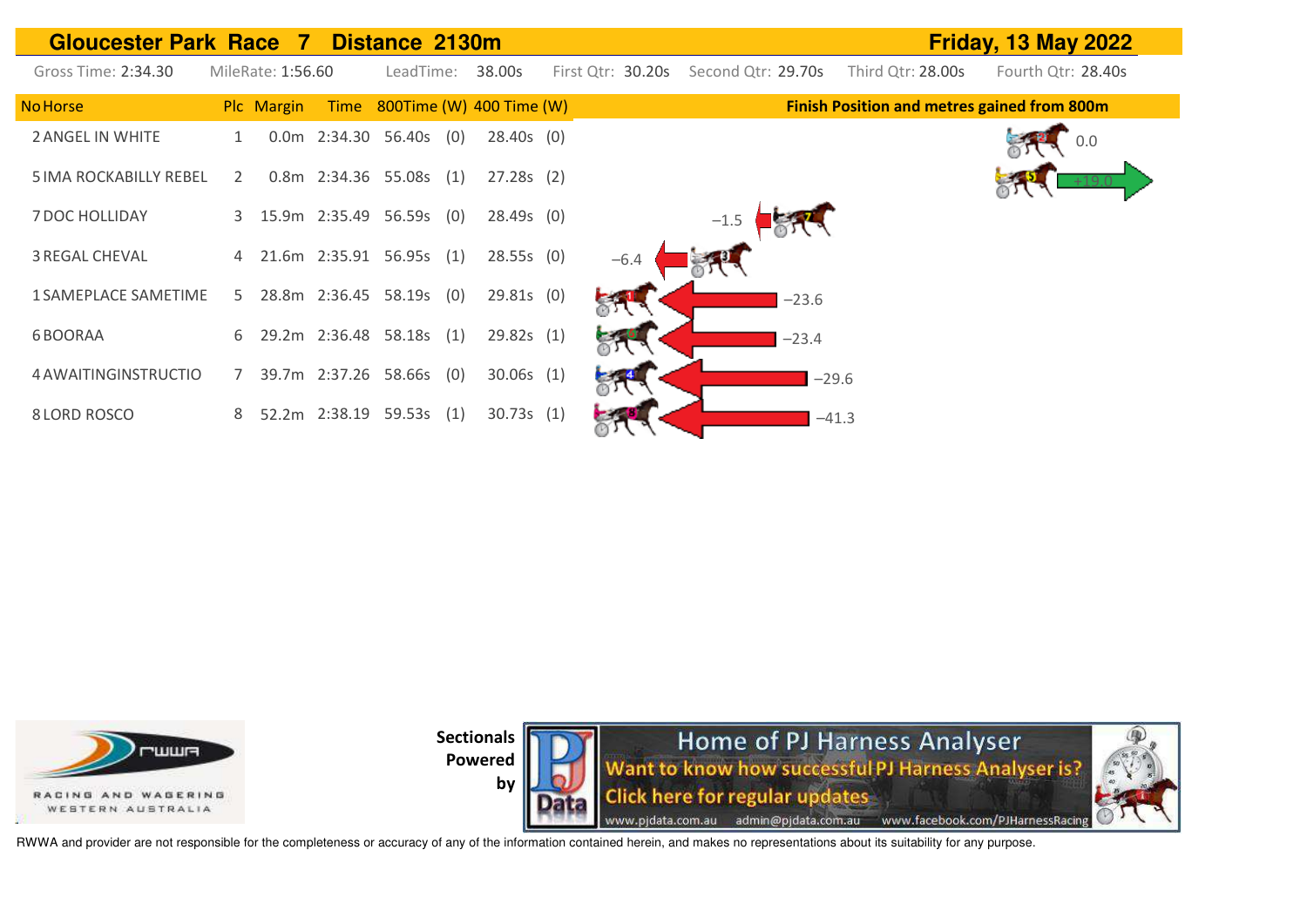| <b>Gloucester Park Race</b> |    | $\bf{8}$          | Distance 2130m             |                               |                   |                    |        |                   | <b>Friday, 13 May 2022</b>                         |
|-----------------------------|----|-------------------|----------------------------|-------------------------------|-------------------|--------------------|--------|-------------------|----------------------------------------------------|
| Gross Time: 2:36.70         |    | MileRate: 1:58.40 |                            | LeadTime: 37.70s              | First Qtr: 32.00s | Second Qtr: 29.70s |        | Third Qtr: 28.20s | Fourth Qtr: 29.10s                                 |
| <b>No Horse</b>             |    | Plc Margin        |                            | Time 800Time (W) 400 Time (W) |                   |                    |        |                   | <b>Finish Position and metres gained from 800m</b> |
| 1 NEWSLETTER                | 1  |                   | $0.0m$ 2:36.70 57.30s (0)  | $29.10s$ (0)                  |                   |                    |        |                   | 0.0                                                |
| 7 MISS BOUDICA              | 2  |                   | 3.9m 2:37.00 56.70s (1)    | 29.09s(2)                     |                   |                    |        |                   | $+8.9$                                             |
| <b>4 RUN FOR MERCY</b>      | 3  |                   | 9.4m 2:37.42 57.68s (1)    | 29.38s(1)                     |                   |                    | $-4.5$ |                   |                                                    |
| 2 ADDA TARANTELLA           |    |                   | 4 13.9m 2:37.76 57.74s (1) | 29.44s(1)                     |                   | $-5.0$             |        |                   |                                                    |
| 8 MISS LAMARR               |    |                   | 5 16.1m 2:37.93 57.33s (1) | 29.71s(2)                     |                   |                    |        | $+1.0$            |                                                    |
| 5 UNCONDITIONAL             |    |                   | 6 16.6m 2:37.97 58.51s (1) | 30.23s(1)                     | $-15.7$           |                    |        |                   |                                                    |
| <b>10 ALL THE BELLS</b>     |    |                   | 7 16.8m 2:37.98 58.30s (0) | $30.04s$ (0)                  | $-12.8$           |                    |        |                   |                                                    |
| <b>3 AREU TALKIN</b>        | 8  |                   | 17.1m 2:38.01 57.71s (0)   | $29.50s$ (2)                  |                   | $-4.3$             |        |                   |                                                    |
| 9 IONA DIAMOND              | 9  |                   | 19.2m 2:38.17 57.59s (0)   | $29.65s$ (0)                  |                   | $-2.4$             |        |                   |                                                    |
| <b>6 IDEAL CHARM</b>        | 10 |                   | 22.1m 2:38.39 58.41s (0)   | $30.17s$ (0)                  |                   |                    |        |                   |                                                    |



by



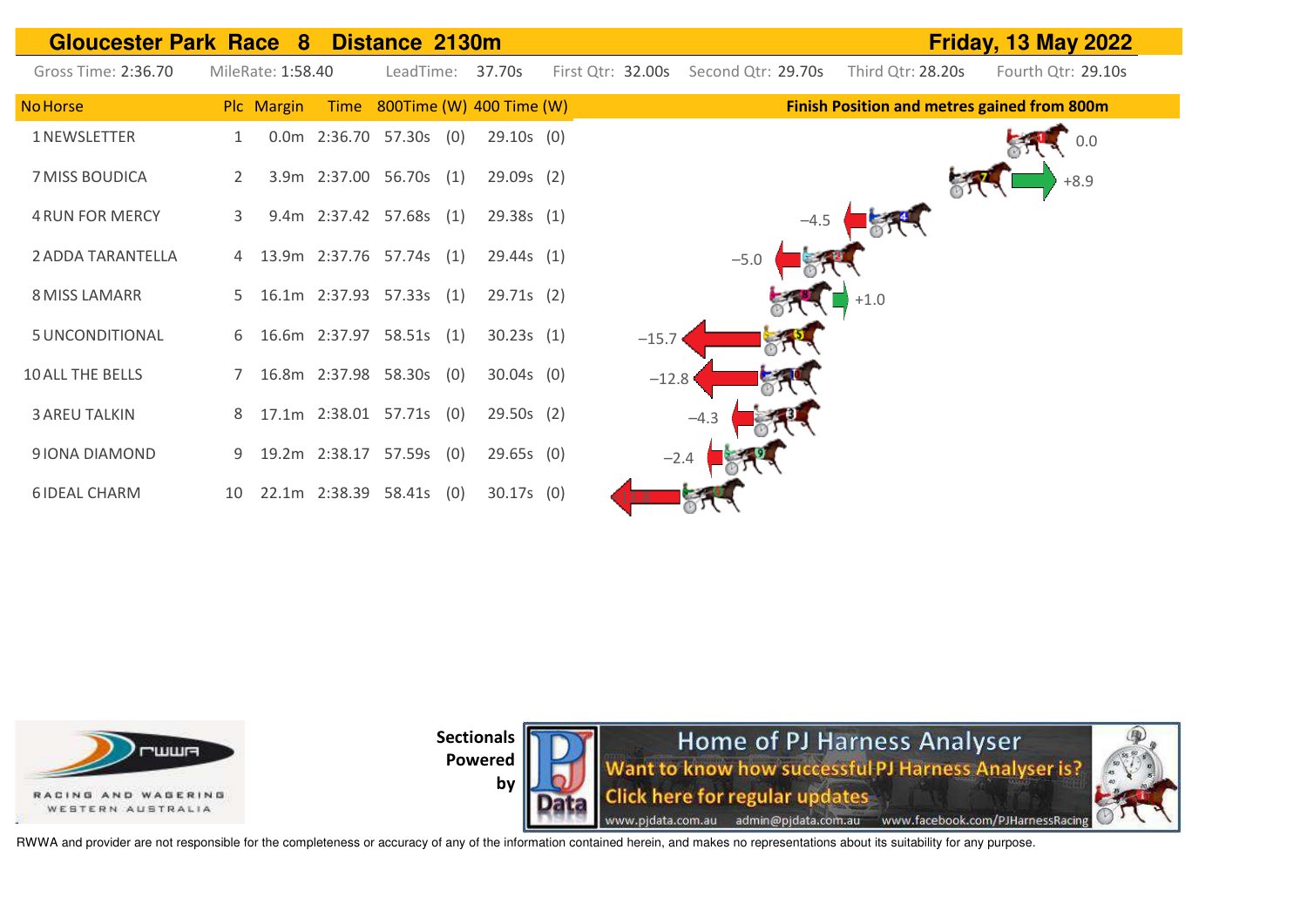





RWWA and provider are not responsible for the completeness or accuracy of any of the information contained herein, and makes no representations about its suitability for any purpose.